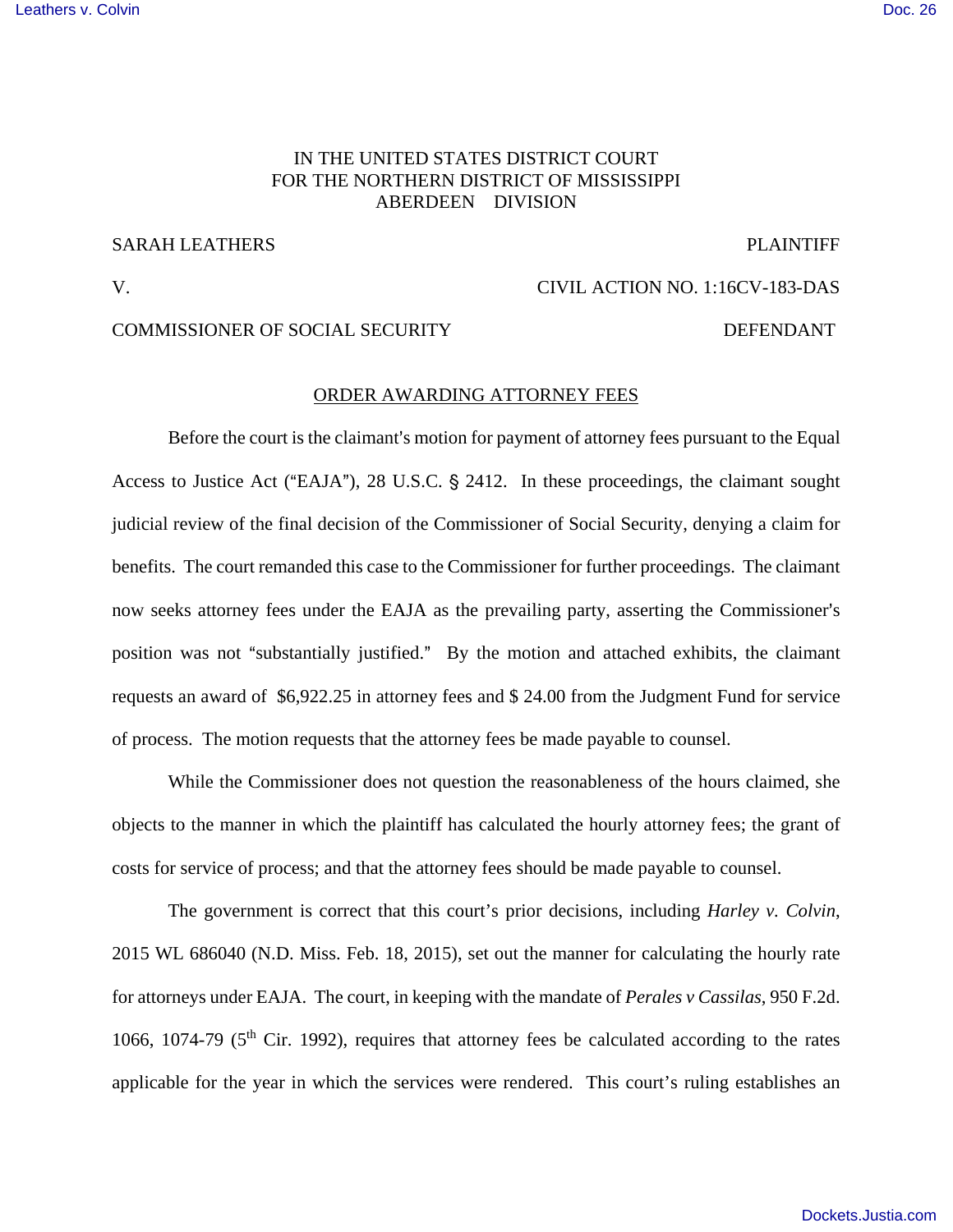order of preference for which numbers in the South Urban Consumer Price Index should be used for calculating a cost of living adjustment for attorney fees. If the average annual index number for a given year is available, that number should be used to calculate hourly fees. If the annual rate index number is unavailable, but a semi-annual rate is available, that number should be used in calculations. If neither an annual, nor semi-annual rates are available, then the monthly index rates for the applicable month, or for the latest available month should be used to calculate the hourly rate.

The court disagrees with the Commissioner's argument that *Perales* dictates its own precise manner of calculation. This court reads that decision as requiring only that if litigation extends over more than one year, attorney fees may not be awarded for all years at the current rate as of the time of the award, but rather that awards for services rendered in different years must be in accordance with the cost of living in those years. This court elected the above preference for using the annual rates first in an attempt to simplify the mathematics to avoid burdening the parties and itself with making the month-to-month calculations as was done in this case by plaintiff's counsel. While the government is correct in its argument about the means of calculation, there is nothing inherently unreasonable about the alternate method employed by the plaintiff. With only four dollars and fifty-six cents difference between the plaintiff's claims and the government's calculations, the government could reasonably opt to ignore such a minor deviation. The Commissioner is also correct in noting that *Astrue v. Ratliff,* 560 U.S. 586 (2010), held that attorney fees under EAJA are payable to the plaintiff.

Accordingly, the defendant shall make the fees payable to the plaintiff, but shall forward the funds to the office of the plaintiff's counsel.